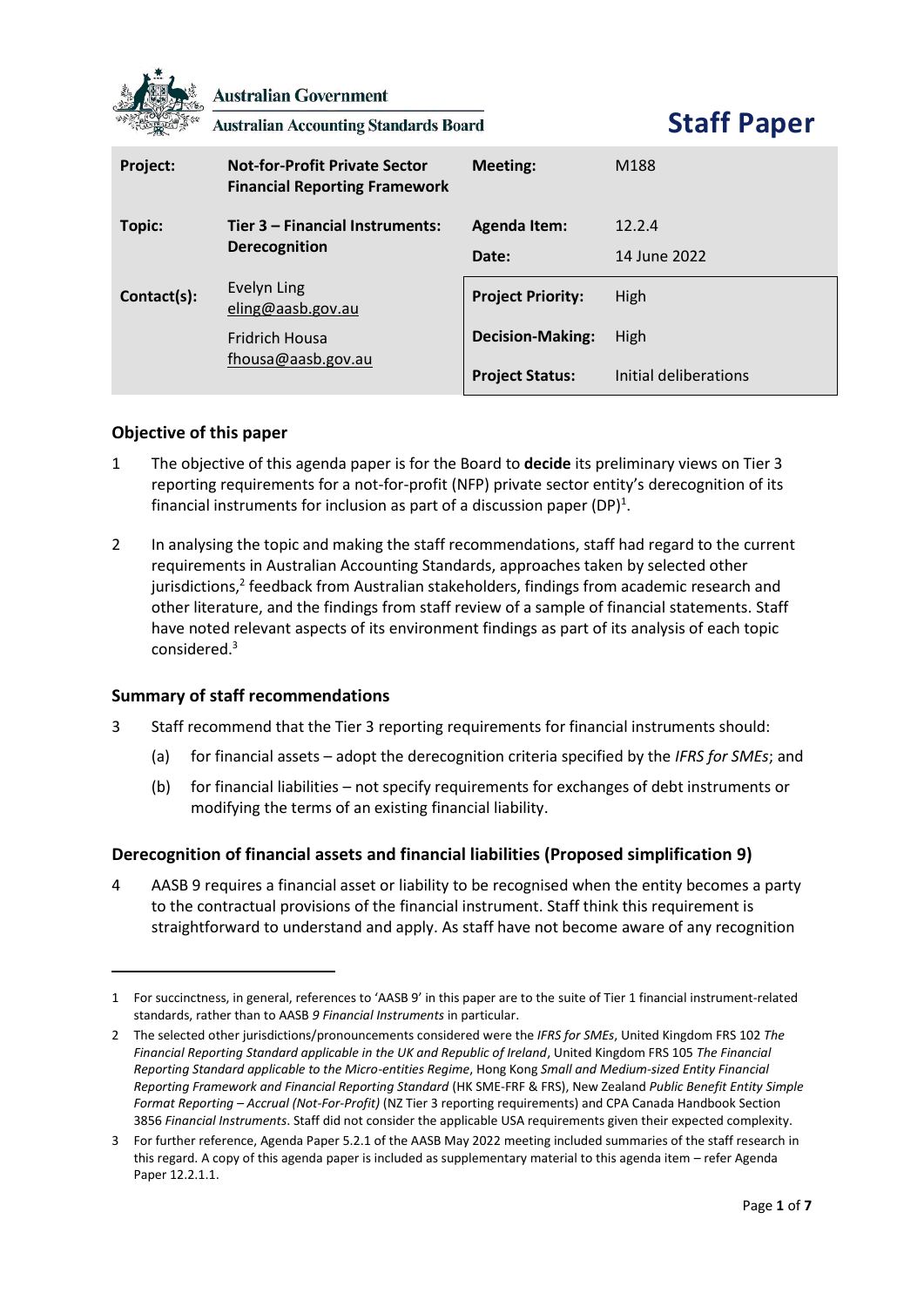application challenges, staff have not presently proposed any simplification of the recognition requirements for a Tier 3 pronouncement.<sup>4</sup>

5 However, as noted in Table 1 of Agenda Paper 12.2.1, staff think the AASB 9 derecognition provisions can be complex to apply. This is because there may be a modification or part extinguishment of the instrument to account for, rather than derecognition of an instrument in its entirety. Consequently, staff have identified the derecognition of financial assets and liabilities as aspects that could be subject to simplifying measurement criteria and interpretation in a Tier 3 pronouncement.

# **Derecognition of financial assets**

#### *Current requirements and staff research/outreach findings*

- 6 AASB 9 require a financial asset (or part thereof) to be derecognised when:
	- (a) the contractual rights to the cash flows from the financial asset expire, or
	- (b) the entity transfers whether legally or in-substance its contractual rights to cash flows from the financial asset, and the transfer meets specified conditions.
- 7 The Standard explains what constitutes a transfer of a financial asset and specifies the conditions to qualify for derecognition when an asset has been transferred. These conditions require management judgement to be applied in assessing:
	- (a) whether the entity has assumed an obligation to pay forward cash flows received;
	- (b) the extent to which the risks and rewards of ownership of the financial asset have been transferred;
	- (c) whether control of the asset has passed to another entity; and
	- (d) the extent to which the entity retains a 'continuing involvement'<sup>5</sup> in the transferred financial asset.
- 8 Staff note:
	- (a) the preliminary outreach has not suggested that the derecognition of financial assets is an issue of concern specifically to smaller NFP private sector entities. Staff expect that this is because smaller NFP private sector entities could be expected to not commonly transfer, rather than settle, a financial asset; <sup>6</sup> and
	- (b) the staff review of the requirements of selected other jurisdictions indicates that simpler derecognition criteria apply to smaller entities. For example, the *IFRS for SMEs* specifies a principle for derecognition that does not rely on 'pass-through' and 'continuing involvement' provisions. This acknowledged IASB stakeholder feedback that the IAS 39 'pass-through' and 'continuing involvement' tests for the derecognition of financial

<sup>4</sup> Staff note that the IFRS Interpretations Committee (IFRS IC) in September 2021 published the tentative agenda decision *[Cash Received via Electronic Transfer as Settlement for a Financial Asset](https://www.ifrs.org/projects/work-plan/cash-received-via-electronic-transfer-as-settlement-for-a-financ/tentative-agenda-decision-and-comment-letters/#consultation)* for comment. Some of the feedback received on the tentative agenda decision suggests that it is possible that that trade date/settlement date accounting might be revisited by the IASB, whether as part of its work following its post-implementation review of IFRS 9 classification and measurement or another project. The IFRS IC is discussing how to finalise its tentative agenda decision at its June 2022 meeting. Outcomes of that discussion, and future decisions of the IASB, may inform whether simplification action is necessary with regards to the recognition of financial instruments in a Tier 3 pronouncement.

<sup>5</sup> The extent of an entity's continuing involvement in the transferred asset is the extent to which the entity remains exposed to changes in the value of the transferred asset (AASB 9.3.2.16).

<sup>6</sup> However, staff note that the Board received feedback as part of ED 318 *Illustrative Examples for Income of Not-for-Profit Entities and Right-of-Use Assets* recommending clarification of the 'pass through' derecognition conditions and the principal/agent assessment for NFP transactions including donations.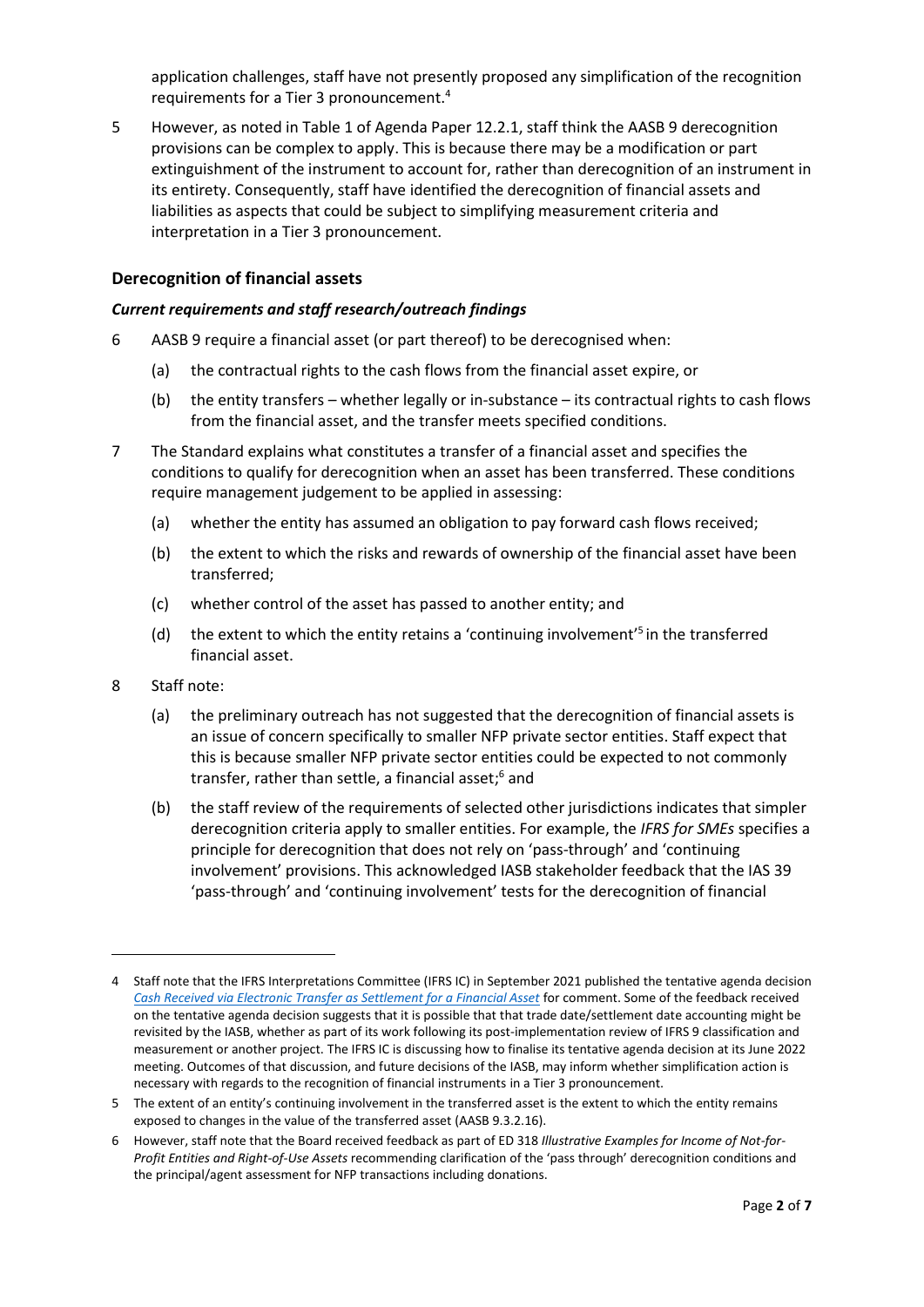assets are especially burdensome for SMEs. The IASB considered these criteria complex and related to derecognition transactions in which SMEs are typically not engaged.<sup>7</sup>

# *Proposed simplification and staff analysis*

- 9 Table 1 in Agenda Paper 12.2.1 noted that staff consider simplification of the derecognition criteria for a financial asset to be necessary having regard to the complexity and judgement involved in applying the 'transfers of a financial asset' criteria of AASB 9. As a simplification of recognition criteria and interpretation, and in recognition of the expected infrequency of transfers of financial assets by smaller NFP private sector entities and the abilities of smaller NFP private sector entity preparers, staff think that the Tier 3 reporting requirements could simplify the AASB 9 derecognition criteria for transfers of a financial asset either by:
	- (a) **Option A:** Requiring that an entity derecognises a financial asset only when either the contractual rights to the cash flows from the financial asset expire or are settled, or the entity otherwise loses control of the asset.
	- (b) **Option B:** Requiring that an entity derecognises a financial asset (in part or in full) only when either:
		- (a) the contractual rights to the cash flows from the financial asset expire or are settled; or
		- (b) the conditions for derecognition specified by AASB 9 are satisfied.
	- (c) **Option C:** Adopting the derecognition criteria specified by the *IFRS for SMEs*. That is:

"An entity shall derecognise a financial asset only when either:

- (a) the contractual rights to the cash flows from the financial asset expire or are settled;
- (b) the entity transfers to another party substantially all of the risks and rewards of ownership of the financial asset; or
- (c) the entity, despite having retained some significant risks and rewards of ownership, has transferred control of the asset to another party and the other party has the practical ability to sell the asset in its entirety to an unrelated third party and is able to exercise that ability unilaterally and without needing to impose additional restrictions on the transfer – in this case, the entity shall:
	- (i) derecognise the asset; and
	- (ii) recognise separately any rights and obligations retained or created in the transfer.

The carrying amount of the transferred asset shall be allocated between the rights or obligations retained and those transferred on the basis of their relative fair values at the transfer date. Newly created rights and obligations shall be measured at their fair values at that date. Any difference between the consideration received and the amounts recognised and derecognised in accordance with this paragraph shall be recognised in profit or loss in the period of the transfer."<sup>8</sup>

10 The three proposed options each take a different approach to addressing the complexity of the AASB 9 criteria. Staff consider the proposed options are all consistent with the Tier 3 principles

<sup>7</sup> *IFRS for SMEs*.BC99 and BC101(b)

<sup>8</sup> *IFRS for SMEs*.11.33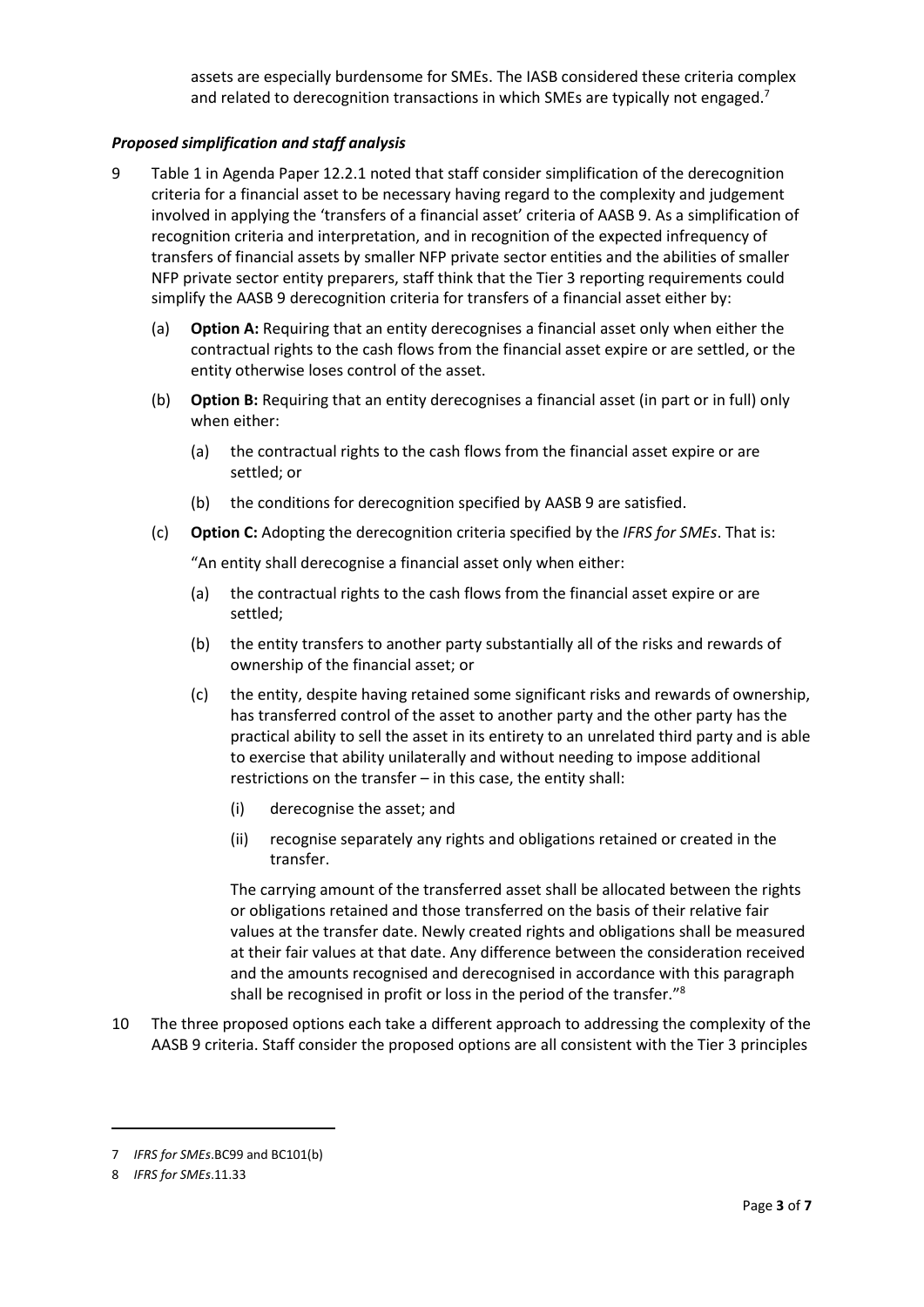agreed by the Board at its August 2021 meeting.<sup>9</sup> However, each option reflects a different threshold of acceptable cost-benefit trade-off:

- (a) Option A focuses primarily on the derecognition events that are expected to be common to smaller NFP private sector entities. This option gives the most weight to recognising that Tier 3 requirements cannot be expected to address all possible scenarios to the same extent as Tier 1 Australian Accounting Standards. Staff think the Option A proposed derecognition principle broadly aligns with how NZ Tier 3 reporting requirements approach this topic.<sup>10</sup>
- (b) Option B also focuses primarily on the derecognition events that are expected to be common to smaller NFP private sector entities but provides for transfers of financial assets to be accounted for consistently with AASB 9. This option acknowledges that Tier 3 requirements cannot be expected to address scenarios to the same extent as Tier 1 Australian Accounting Standards, but gives weight to the view that a smaller entity engaging in a complex financial transaction should be required to apply complex accounting to that transaction.
- (c) Option C acknowledges both derecognition events that are expected to be common to smaller NFP private sector entities, and less common transfers of financial assets. This option provides an alternative to Option B by explicitly addressing derecognition in instances of asset transfers within a self-contained stand-alone Tier 3 pronouncement. The derecognition criteria "appears" more aligned with AASB 9 than that of Option A. However, it may be necessary to develop guidance to explain when "substantially all of the risks and rewards of ownership of the financial asset" have been transferred.
- <span id="page-3-0"></span>11 Option A and Option C are simpler to understand and apply compared to Option B as under these options:
	- (a) the derecognition of the original financial asset is treated as a separate transaction to the recognition of any 'new' assets and liabilities in the related transaction; and
	- (b) a transferred financial asset is considered for derecognition in its entirety, rather than possibly only in part. However, some securitisation and factoring transactions may qualify for partial derecognition under Option B before the financial asset is derecognised under Option A or Option C.

## *Staff recommendation*

- <span id="page-3-1"></span>12 On consideration of the Board's agreed approach to simplification as set out in the flowchart included in Appendix A to Agenda Paper 12.1, on balance, staff recommend **Option C**. Staff think that of the three options, Option C:
	- (a) best maintains consistency with Tier 2 Australian Accounting Standards while recognising the Board's intent to develop a Tier 3 pronouncement as a proportionate response for smaller entities; and
	- (b) imposes the least costs to preparers as it clearly sets out the conditions to qualify for derecognition when the contractual rights to the cash flows from the financial asset are transferred rather than expire or are settled.<sup>11</sup>

<sup>9</sup> The Tier 3 principles are set out in the flowchart included in Appendix A to Agenda Paper 12.1.

<sup>10</sup> Staff note that the NZ Tier 3 reporting requirements describe the derecognition event (e.g. the "amount is collected or written off", "when sold, otherwise disposed of, or written off") rather than using the word "control".

<sup>11</sup> The Board decided not to propose a 'risk and rewards' model for revenue recognition or for leases. Staff think that Option C is consistent with those Board decisions. This is because 'risk and rewards' is part of the AASB 9 derecognition model, while for revenue recognition and for leases it would represent a return to superseded requirements.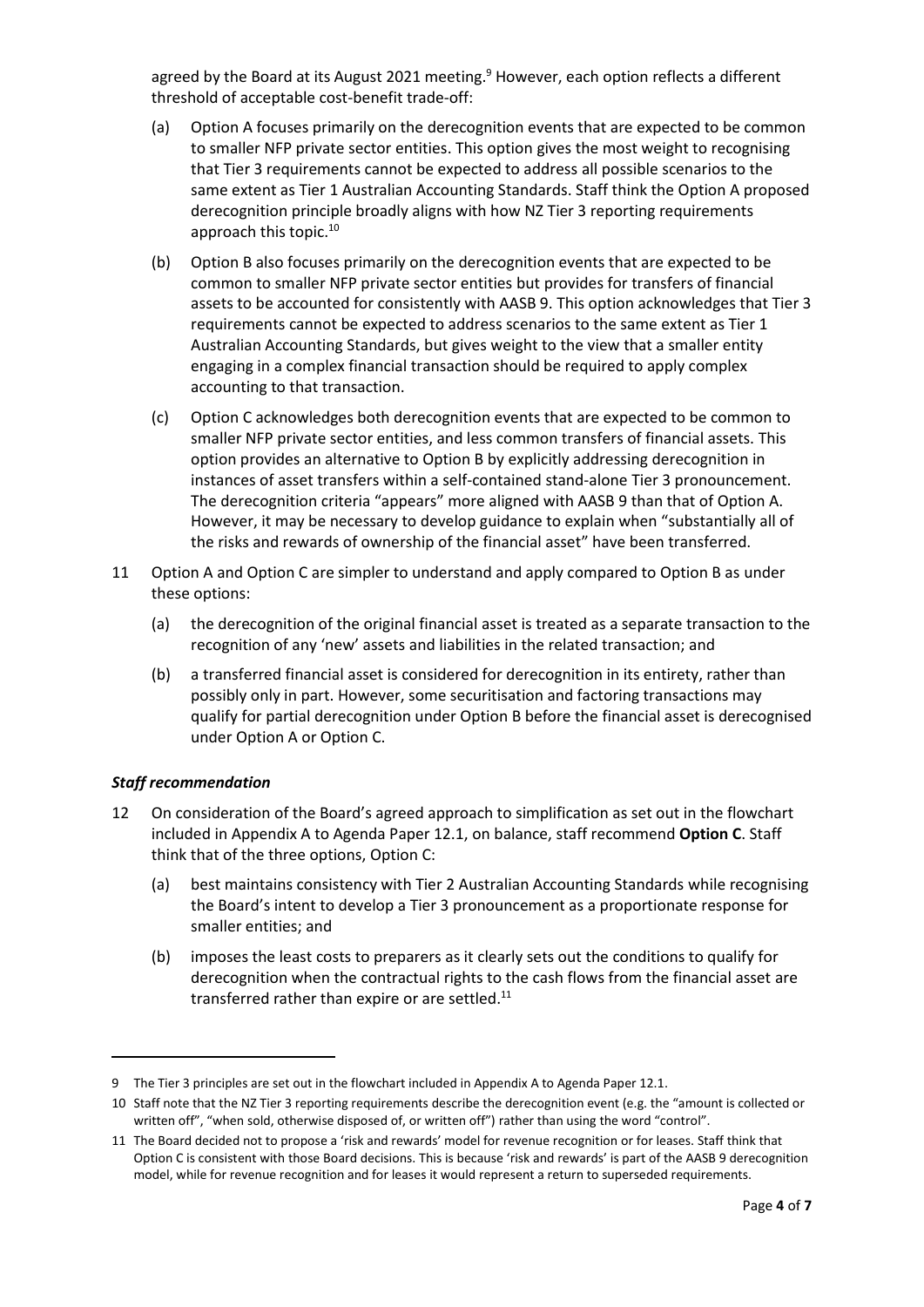- 13 In addition, compared to Option A, Option C clearly requires the entity to consider whether new rights and obligations need to be recognised at the time of the derecognition of the original asset. As such, it might be regarded as better than Option A in facilitating consistency in reporting and avoiding any significant misrepresentation of the net financial position of the entity. However, Option C appears more visually complex than Option A. Option A also appears more apparently consistent with the derecognition requirements applying to non-financial assets.<sup>12</sup>
- 14 Staff do not recommend Option B (AASB 9) because, consistent with the staff recommendations in Agenda Paper 12.2.1, staff support developing Tier 3 as a self-contained pronouncement to the extent possible. However, staff note that Option B may be a preferred approach where it is consistent with the Board's decisions in Agenda Paper 12.2.1 regarding how to account for various financial instruments.

#### **Question for Board members:**

Q1 Do Board members agree, for the purposes of the Discussion Paper, that Tier 3 accounting requirements should, for financial assets, adopt the derecognition requirements of the *IFRS for SMEs* (Option C)?

If not, do Board members prefer developing derecognition requirements for financial assets that are consistent with Option A, or Option B?

## **Derecognition of financial liabilities**

# *Current requirements and staff research/outreach findings*

15 Under AASB 9, a financial liability (or part thereof) is derecognised when the obligation is discharged, cancelled or expires. In addition, paragraph 3.3.2 of AASB 9 specifies that:

'"An exchange between an existing borrower and lender of debt instruments with substantially different terms shall be accounted for as an extinguishment of the original financial liability and the recognition of a new financial liability. Similarly, a substantial modification of the terms of an existing financial liability or a part of it (whether or not attributable to the financial difficulty of the debtor) shall be accounted for as an extinguishment of the original financial liability and the recognition of a new financial liability."<sup>13,14</sup>

16 Exchanges and modifications that are not 'substantial' impact the carrying amount of the original financial liability.

<sup>12</sup> AASB 116 *Property, Plant and Equipment* specifies that the carrying amount of property, plant and equipment is derecognised (a) on disposal; or (b) when no future economic benefits are expected from its use or disposal (AASB 116.67).

<sup>13</sup> The terms of a financial liability are substantially different if the discounted present value of the cash flows under the new terms, including any fees paid net of any fees received and discounted using the original effective interest rate, is at least 10 per cent different from the discounted present value of the remaining cash flows of the original financial liability (AASB9.B3.3.6).

<sup>14</sup> AASB 9 does not include similar specification in respect of financial assets. The IFRS Interpretations Committee discussed whether to undertake a narrow-scope project to clarify the requirements in IFRS 9 *Financial Instruments* and IAS 39 *Financial Instruments: Recognition and Measurement* about when a modification or exchange of financial assets results in derecognition of the original asset. However, the Interpretations Committee decided not to consider such a project as it determined it could not resolve it in an efficient manner because of the broad nature of the issue. (Refer IFRS IC Agenda Decision *IFRS 9 Financial Instruments and IAS 39 Financial Instruments: Recognition and Measurement—Derecognition of modified financial assets* (May 2016))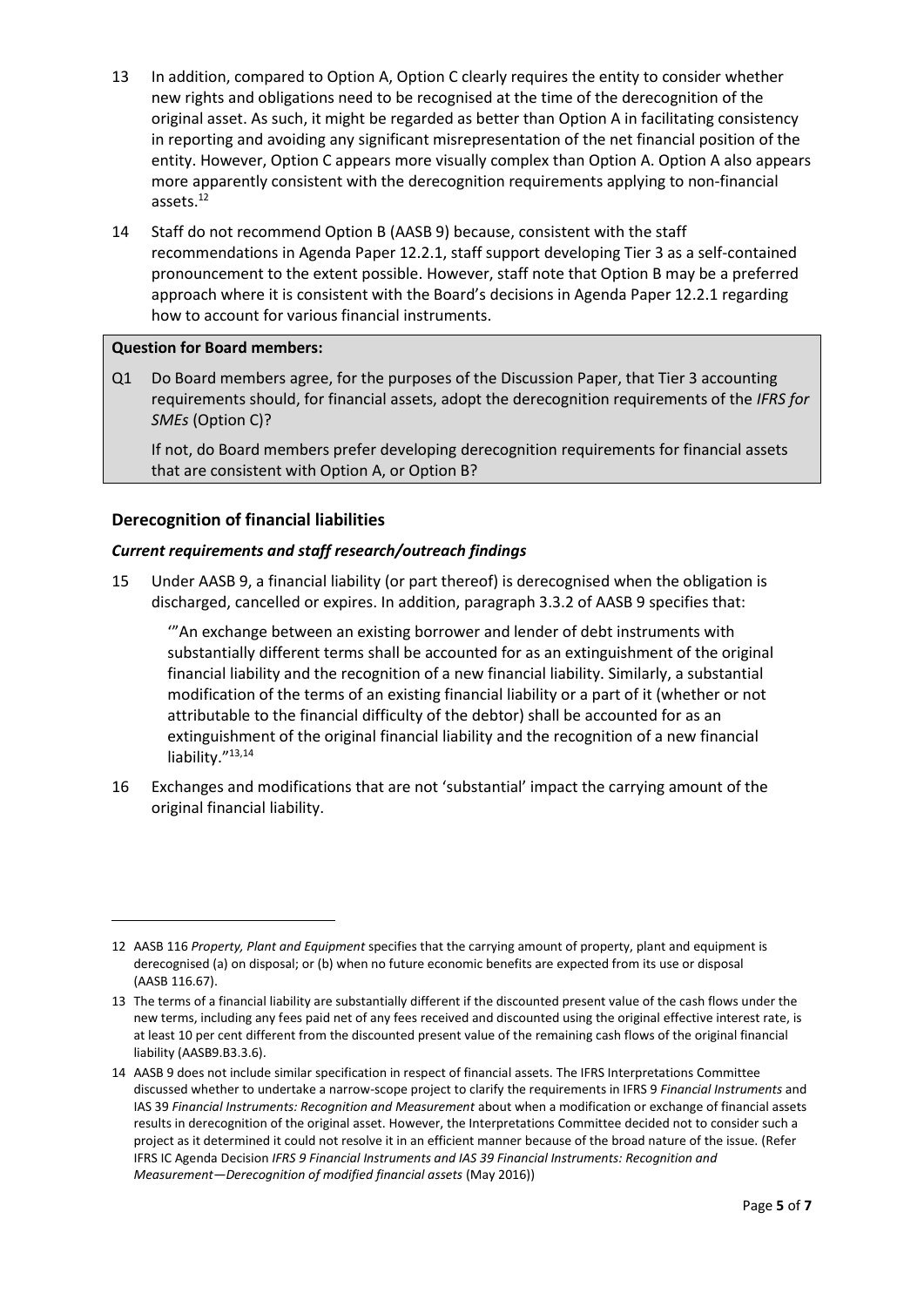- 17 Staff note that:
	- (a) a few entities in the sample of financial statements reviewed held bank loan liabilities, or credit card debt. There was generally little disclosure about the terms of these financial liabilities;
	- (b) the preliminary outreach conducted has not indicated that the derecognition of financial liabilities is an issue of concern; and
	- (c) the staff review of the requirements of selected other jurisdictions indicates that some jurisdictions (*IFRS for SMEs*, UK FRS 102) similarly specify that only exchanges involving substantially different terms or the substantial modification of terms of a financial liability should be treated as extinguishing the original financial liability; however, unlike AASB 9 "substantial" is not defined. Other jurisdictions (HK, NZ, UK FRS 105) either do not specifically address the derecognition of financial liabilities, or do not specify requirements in instances of an exchange or modification. Staff note that the different approach to exchanges and modifications is consistent with whether the jurisdiction requires amortised cost measurement using the effective interest method or not.

## *Proposed simplification, staff analysis and recommendation*

- 18 Table 1 in Agenda Paper 12.2.1 noted that staff consider simplifying the derecognition criteria for a financial liability to be necessary noting the judgement required in interpreting the 'substantial' criteria for derecognition of a financial liability in AASB 9. In addition, staff evaluated the need for the AASB 9 criteria having regard to the following Board decisions/ staff recommendations:
	- (a) the Board decision from the May 2022 meeting to measure financial liabilities (other than derivatives) at cost; and
	- (b) the staff recommendation not to require the effective interest method for measuring interest expense (refer Agenda Paper 12.2.2 – proposed simplification 5).
- 19 Staff **recommend** that, as a simplification of recognition criteria and interpretation, the Board simplify the complexity of the reporting requirements for the derecognition of financial liabilities by not specifying requirements for exchanges of debt instruments or the modification of the terms of an existing financial liability. Staff think that the accounting resulting from these previous decisions/staff recommendations suggests that addressing instances of debt instrument exchanges or term modifications is unnecessary. This is because staff think the accounting impact at the date of the modification or exchange would not change unless part of the principal amount owed is no longer repayable. Under the staff proposal, there will generally be no gain or loss arising at the time of the exchange of financial liabilities or modification of the financial liability. The gain or loss is, in effect, 'deferred' and recognised over the remaining life of the instrument.
- 20 If the Board preferred requiring interest expense to be measured using the effective interest method, staff continue to recommend simplifying the complexity of the reporting requirements for the derecognition of financial liabilities by not specifying requirements for exchanges of debt instruments or the modification of the terms of an existing financial liability. This is because staff think the simplification would be consistent with the Tier 3 principles agreed by the Board at its August 2021 meeting and:
	- (a) provides consistency with the staff recommendation that transfers of a financial asset should be considered for derecognition in its entirety (refer paragraphs  $11 - 12$ );
	- (b) is likely to be reflective of the manner in which management manages the obligation;
	- (c) provides a financial result that is likely to be more understandable, and therefore more useful, to users. In any event, staff think the difference between treating a modification